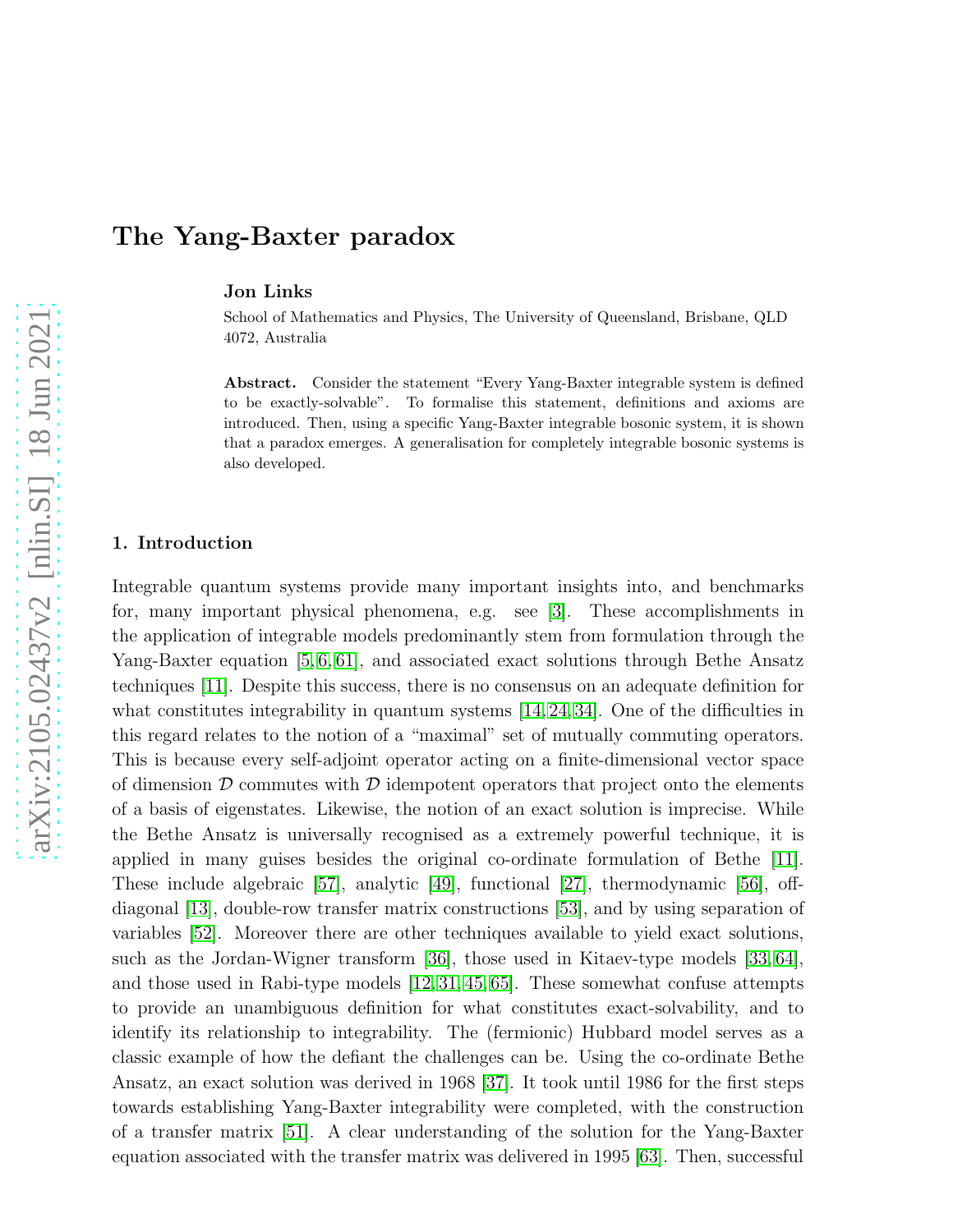application of the algebraic Bethe Ansatz was achieved in 1998 [\[43\]](#page-15-11). This was followed, in 2001, by the construction of the ladder operator to generate the conserved operators [\[41\]](#page-15-12). By contrast, a similar program for the Rabi model has so far not yielded any signs of Yang-Baxter integrability [\[4\]](#page-13-6).

In the other direction, the title of Rodney Baxter's famous book [\[7\]](#page-13-7) reminds that there is also a distinction to be made between what is exactly-solved, and what is not yet exactly-solved but possibly *exactly-solvable*. It appears plausible to suggest that all Yang-Baxter integrable systems are, in principle, exactly-solvable. Some solutions are known. Others are unknown, and these serve as open problems for future research. However, the results presented below counter this perspective. For classical integrable systems that are generally analysed by quadratures, it has been remarked that "integrability in classical mechanics does not require the solvability of the quadratures" [\[24\]](#page-14-1). Likewise, it is argued here that Yang-Baxter integrability in quantum systems does not require exact-solvability. Without recourse to a concrete definition for what constitutes an exact solution, the result is instead deduced through inconsistencies between certain axioms and conclusions.

In Sect. 2 the mathematical framework and notational conventions are established. This includes a brief discussion on the context of the problem via the one-dimensional Bose-Hubbard model, widely considered to not be exactly-solvable. In Sect. 3, a specific Yang-Baxter integrable system is introduced. Then, in Sect. 4, the main results are derived. This entails two instances where a set of axioms is prescribed to characterise exact-solvability. In both cases, the example from Sect. 3 is used to show that defining solvability through integrability is inconsistent with the axioms. Concluding discussion is provided in Sect. 5.

## 2. Preliminaries

All Hamiltonians below are formulated through sets of canonical boson operators  $\mathcal{B} = \{b_l, b_l^{\dagger} : l = 1, ..., \mathcal{L} < \infty\}$  satisfying the commutation relations

$$
\begin{aligned} [b_k, \, b_l^\dagger] &= \delta_{kl} I, \\ [b_k, \, b_l] &= [b_k^\dagger, \, b_l^\dagger] = 0, \end{aligned}
$$

where I denotes the identity operator. Throughout, the field is  $\mathbb{C}$ .

<span id="page-1-1"></span>Definition 1. A self-adjoint operator H expressed with non-trivial, polynomialdependence in the operators from the universal enveloping algebra of  $\mathcal{B} = \{b_l, b_l^{\dagger} : l =$  $1, ..., \mathcal{L} < \infty$  is said to be a bosonic Hamiltonian. If H cannot be expressed in terms of the universal enveloping algebra of a proper subset of  $\mathcal{B}$ , then  $\mathcal{H}$  is said to have  $\mathcal{L}$ degrees of freedom.

<span id="page-1-0"></span>**Definition 2.** A linear operator  $K$  is said to be a conserved operator of a bosonic Hamiltonian  $H$  if K has non-trivial, polynomial-dependence on some of the operators from the universal enveloping algebra of  $\mathcal{B}=\{b_l^-,b_l^\dagger: l=1,...,\mathcal{L}<\infty\}$  and satisfies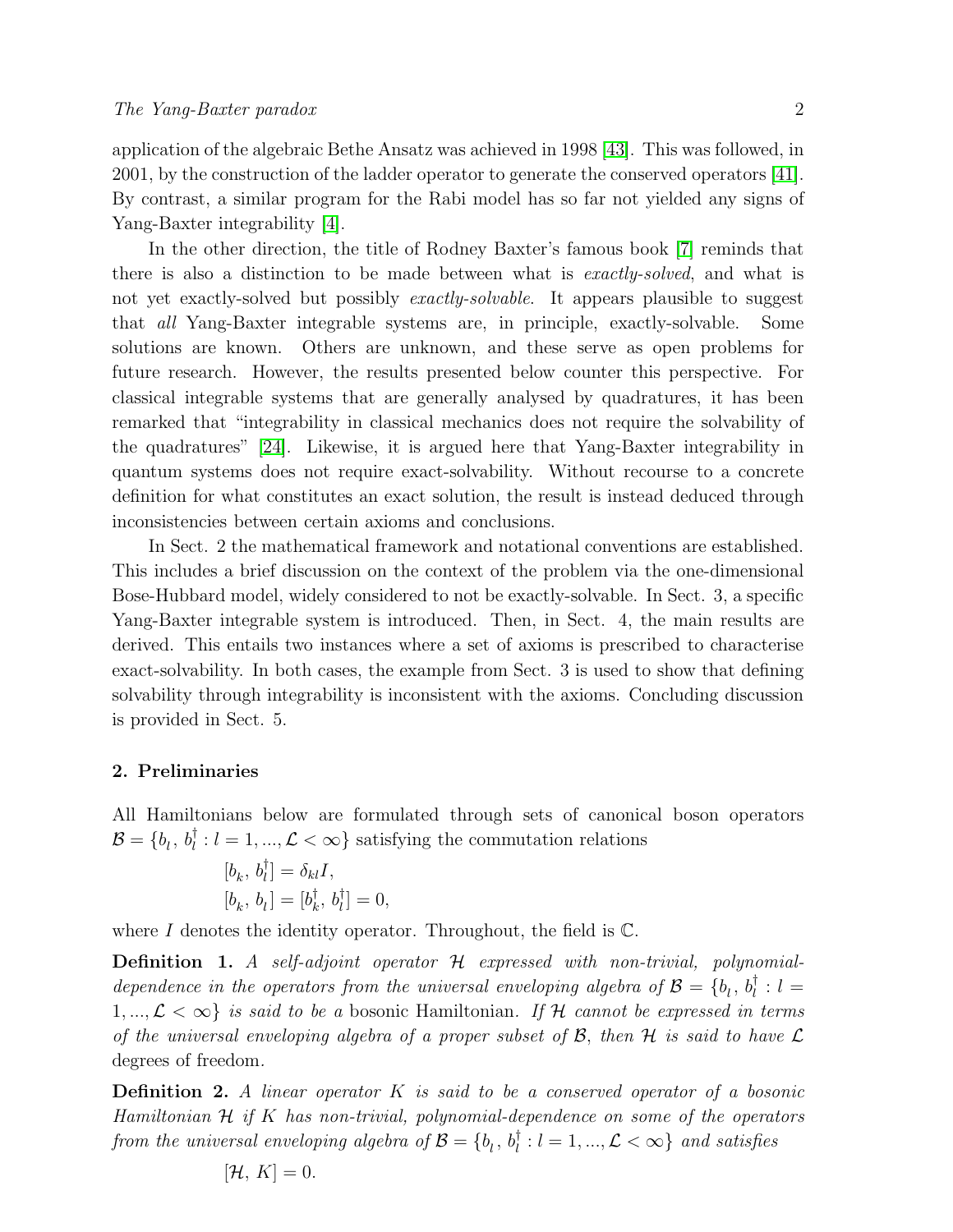Remark 1. By defining conserved operators in terms of polynomial functions, Definition [2](#page-1-0) excludes the possibility of identifying projection operators as conserved operators. For example, the projection  $P_0$  onto the vacuum  $|0\rangle$  is formally given by

$$
P_0 = |0\rangle\langle 0| = \prod_{k=1}^{\infty} \prod_{l=1}^{L} (I - k^{-1}b_l^{\dagger}b_l)
$$

and is consequently not considered to be a conserved operator under Definition [2.](#page-1-0)

<span id="page-2-0"></span>**Definition 3.** The total number operator  $N$  is defined as

$$
N = \sum_{l=1}^{\mathcal{L}} b_l^{\dagger} b_l.
$$

If a bosonic Hamiltonian H satisfies

$$
[\mathcal{H}, N] = 0,
$$

then  $\mathcal H$  is said to conserve total particle number.

**Remark 2.** A bosonic Hamiltonian H acts on an infinite-dimensional Fock space. If  $H$  conserves total particle number, then  $H$  admits a direct sum decomposition

<span id="page-2-1"></span>
$$
\mathcal{H} = \bigoplus_{n=0}^{\infty} \mathcal{H}(n) \tag{1}
$$

where  $\mathcal{H}(n)$  acts on a space  $V(n)$  of finite dimension

$$
\dim(V(n)) = \frac{(n+\mathcal{L}-1)!}{n!(\mathcal{L}-1)!},
$$

and N acts on  $V(n)$  as an n-fold multiple of the identity operator.

**Definition 4.** A set of linear operators  $\{O_1, ..., O_q\}$  is said to be functionally-dependent if there exists a non-constant polynomial f such that  $f(O_1, ..., O_q) = 0$ . If a set of linear operators is not functionally-dependent, then it is said to be functionally-independent.

<span id="page-2-2"></span>**Definition 5.** A bosonic Hamiltonian  $H$  with  $\mathcal L$  degrees of freedom is said to be completely integrable if there exists a functionally-independent set of conserved operators

$$
\{\mathcal{H} = K_1, K_2, K_3, ..., K_{\mathcal{L}}\}
$$

satisfying

$$
[K_j, K_l] = 0, \qquad \forall 1 \leq j, l \leq \mathcal{L}.
$$

Remark 3. The definition above does not make any reference to dimensionality, nor to locality properties of the conserved operators. Such locality properties are important in the calculation of some physical aspects, such as thermodynamics in one-dimensional systems e.g. [\[25\]](#page-14-8). But they are not relevant here. Moreover, it bears mentioning that not all applications of Yang-Baxter integrable systems refer to one-dimensional lattice models. Known examples that do not fall into that category include Bloch electrons [\[60\]](#page-15-13), q-oscillators [\[50\]](#page-15-14), central spin models [\[30,](#page-14-9) [46,](#page-15-15) [52\]](#page-15-5), and superconductor pairing models  $[16, 20, 42, 55, 59, 66]$  $[16, 20, 42, 55, 59, 66]$  $[16, 20, 42, 55, 59, 66]$  $[16, 20, 42, 55, 59, 66]$  $[16, 20, 42, 55, 59, 66]$  $[16, 20, 42, 55, 59, 66]$ .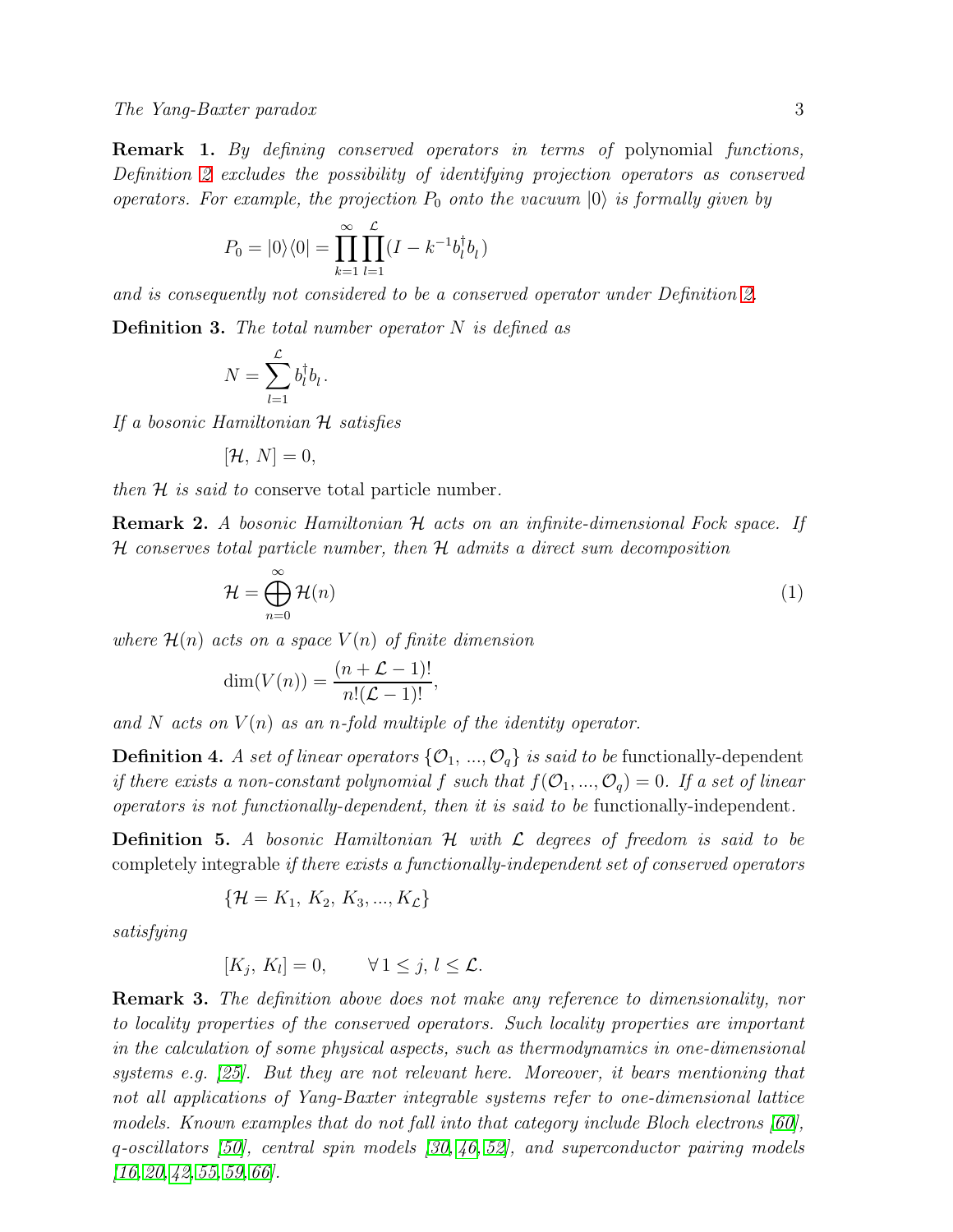<span id="page-3-1"></span>**Definition 6.** A bosonic Hamiltonian  $H$  is said to be Yang-Baxter integrable if there exists an operator  $t(u)$ ,  $u \in \mathbb{C}$ , known as a transfer matrix, that has non-trivial, polynomial-dependence on some of the operators from the universal enveloping algebra of  $\mathcal{B} = \{b_l, b_l^{\dagger} : l = 1, ..., \mathcal{L} < \infty\}$  and satisfies

$$
[\mathcal{H}, t(u)] = 0,
$$
  

$$
[t(u), t(v)] = 0, \quad \forall u, v \in \mathbb{C}.
$$

Remark 4. Historically, a transfer matrix draws its name from models in lattice statistical mechanics. The above definition is, admittedly, vague in that it does not refer to a Yang-Baxter equation nor its relation to the transfer matrix. This is deliberate because there are numerous approaches that can be employed to construct commuting transfer matrices beyond the most familiar cases with periodic boundary conditions. These include, but are not limited to, the use of classical Yang-Baxter equations [\[9,](#page-13-8) [32\]](#page-14-12), dynamical Yang-Baxter equation [\[26\]](#page-14-13), star-triangle relations [\[1\]](#page-13-9), tetrahedron equation [\[8\]](#page-13-10), and through quantum determinants and Dunkl operators [\[10\]](#page-13-11). They may incorporate twisted boundary conditions [\[47\]](#page-15-20), open boundary conditions [\[53\]](#page-15-4), braided boundary conditions [\[39\]](#page-14-14), or infinite chains [\[19\]](#page-14-15). However, these variants are not pertinent below because only one representative of Yang-Baxter integrability will be required to develop the arguments.

#### 2.1. The one-dimensional Bose-Hubbard model

Next, to provide some background context, a brief discussion is given to the onedimensional Bose-Hubbard model. Much of the detail is adapted from [\[48\]](#page-15-21).

The system satisfies Definition [1,](#page-1-1) with the explicit Hamiltonian

<span id="page-3-0"></span>
$$
H_{BH} = -t(b_1^{\dagger}b_{\mathcal{L}} + b_{\mathcal{L}}^{\dagger}b_1) - t\sum_{j=1}^{\mathcal{L}-1} (b_j^{\dagger}b_{j+1} + b_{j+1}^{\dagger}b_j) + \mathcal{U}\sum_{j=1}^{\mathcal{L}} b_j^{\dagger}b_j^{\dagger}b_j b_j \tag{2}
$$

from which it can be verified that Definition [3](#page-2-0) is met such that Eq. [\(1\)](#page-2-1) is satisfied. It follows that for  $\mathcal{L} = 2$ , the so-called Bose-Hubbard *dimer* model, the system is completely integrable according to Definition [5,](#page-2-2) with the set of conserved operators  ${H_{BH}, N}$ . For this case it is known that the system is Yang-Baxter integrable via a transfer matrix associated with either the classical Yang-Baxter equation [\[21\]](#page-14-16) or the quantum Yang-Baxter equation [\[22,](#page-14-17) [23\]](#page-14-18), and is exactly-solvable. See also [\[40\]](#page-15-22). The Hamiltonian [\(2\)](#page-3-0) is again exactly-solvable in the limit  $\mathcal{L} \to \infty$  [\[35,](#page-14-19)44]. For other values of  $\mathcal L$  with  $n = 1$  the system can be solved by discrete Fourier transform, and for  $n = 2$ by using centre-of-mass coordinates. But attempts to obtain solutions for higher values of  $n$  have not succeeded [\[15\]](#page-14-20). The expectation that the model is not generally solvable is consistent with the characterisation of chaotic behaviour found when  $\mathcal{L} = 3$  [\[28\]](#page-14-21).

Suppose it is accepted that [\(2\)](#page-3-0) is not exactly-solvable. Then any definition for that characterisation needs to be able to identify, for some  $\mathcal L$  and n, that the action of [\(2\)](#page-3-0) on  $V(n)$  is not exactly-solvable. That is to say, for bosonic Hamiltonians that conserve total particle number it is meaningful to refer to not exactly-solvable linear operators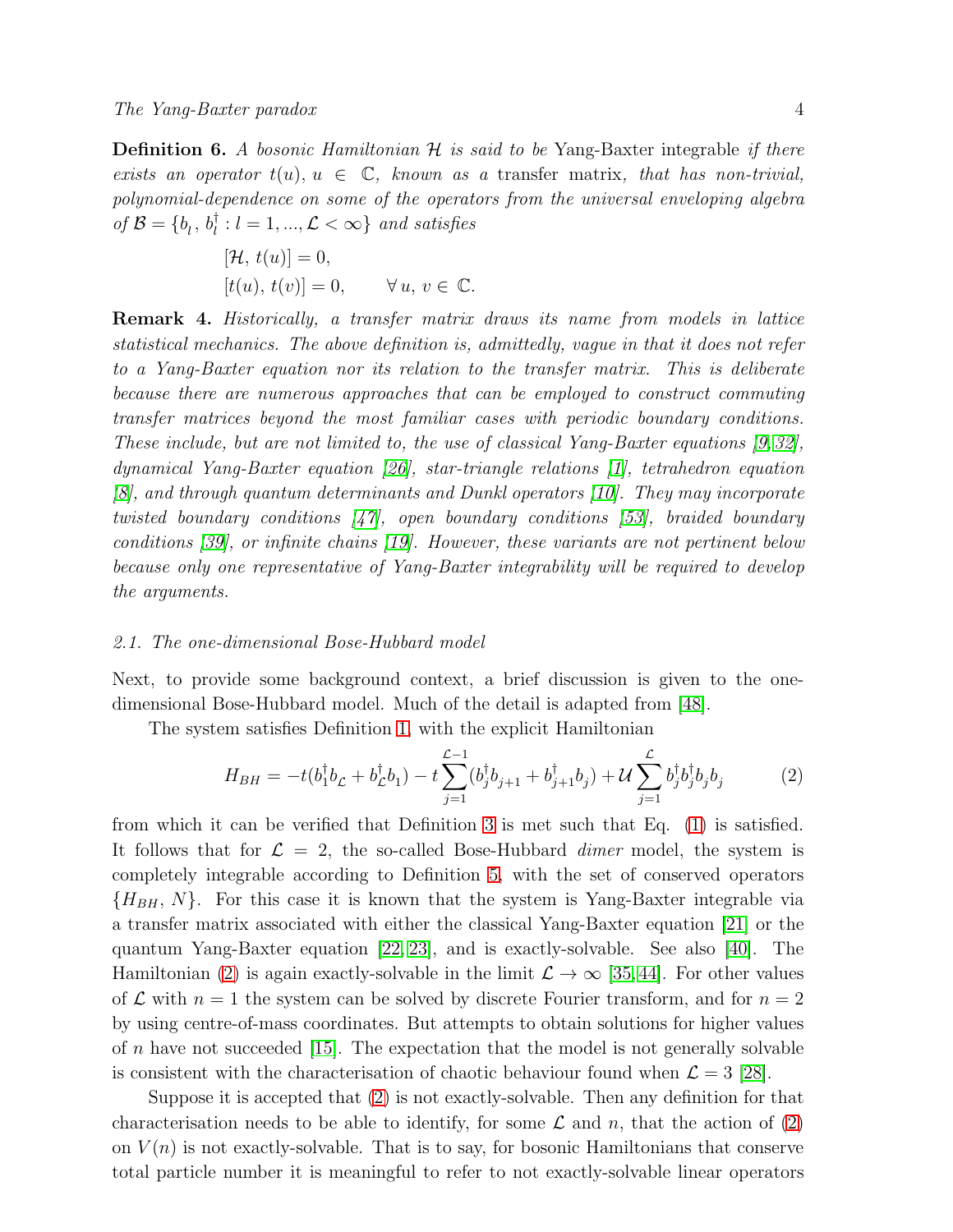acting on finite-dimensional spaces, precisely those spaces within the decomposition [\(1\)](#page-2-1). If this was not the case, and each linear operator obtained by restricting  $(2)$  to  $V(n)$  was exactly-solvable, then the exact solution on the entire space would simply be obtained from the union of the exact solutions for each subspace.

## 3. A class of bosonic Yang-Baxter integrable systems

In this section a construction is described, via an explicit transfer matrix, for a class of bosonic Hamiltonians that are Yang-Baxter integrable. For notational convenience, the following sets of canonical boson operators are introduced, indexed by multiple labels:

<span id="page-4-1"></span>
$$
\mathcal{B}_{j} = \{a_{(j,\mu)}, a_{(j,\mu)}^{\dagger}, b_{(j,\mu)}, b_{(j,\mu)}^{\dagger} : \mu = 1, ..., m_{j}\},
$$
  

$$
\mathcal{B} = \bigcup_{j=1}^{L} \mathcal{B}_{j}
$$
 (3)

whereby

<span id="page-4-3"></span>
$$
2\sum_{j=1}^{L}m_j=\mathcal{L}.\tag{4}
$$

,

Set the following notations for number operators:

$$
N_j = \sum_{\mu=1}^{m_j} \left( a^{\dagger}_{(j,\mu)} a_{(j,\mu)} + b^{\dagger}_{(j,\mu)} b_{(j,\mu)} \right)
$$
  
\n
$$
N_a = \sum_{j=1}^{L} \sum_{\mu=1}^{m_j} a^{\dagger}_{(j,\mu)} a_{(j,\mu)},
$$
  
\n
$$
N_b = \sum_{j=1}^{L} \sum_{\mu=1}^{m_j} b^{\dagger}_{(j,\mu)} b_{(j,\mu)},
$$
  
\n
$$
N = N_a + N_b = \sum_{j=1}^{L} N_j.
$$

<span id="page-4-4"></span>Let  $\{\varepsilon_j : j = 1, ..., L\}$  denote a set of arbitrary, pairwise distinct, real parameters. Proposition 1. The bosonic Hamiltonian

<span id="page-4-2"></span>
$$
H = U(N_a - N_b)^2 + \sum_{j=1}^{L} \varepsilon_j \sum_{\mu=1}^{m_j} \left( a_{(j,\mu)}^{\dagger} b_{(j,\mu)} + b_{(j,\mu)}^{\dagger} a_{(j,\mu)} \right), \qquad U \in \mathbb{R}, \tag{5}
$$

is Yang-Baxter integrable.

*Proof.* This result is a generalisation of one found in [\[38\]](#page-14-22), to which it reduces when  $m_j = 1$  for all  $j = 1, ..., L = \mathcal{L}/2$ . The key elements are outlined below.

For  $u, v \in \mathbb{C}$ , let  $r(u, v) \in End(\mathbb{C}^2 \otimes \mathbb{C}^2)$ . A form of classical Yang-Baxter equation reads [\[2,](#page-13-12) [29,](#page-14-23) [58\]](#page-15-24)

<span id="page-4-0"></span>
$$
[r_{12}(u, v), r_{23}(v, w)] - [r_{21}(v, u), r_{13}(u, w)] + [r_{13}(u, w), r_{23}(v, w)] = 0
$$
 (6)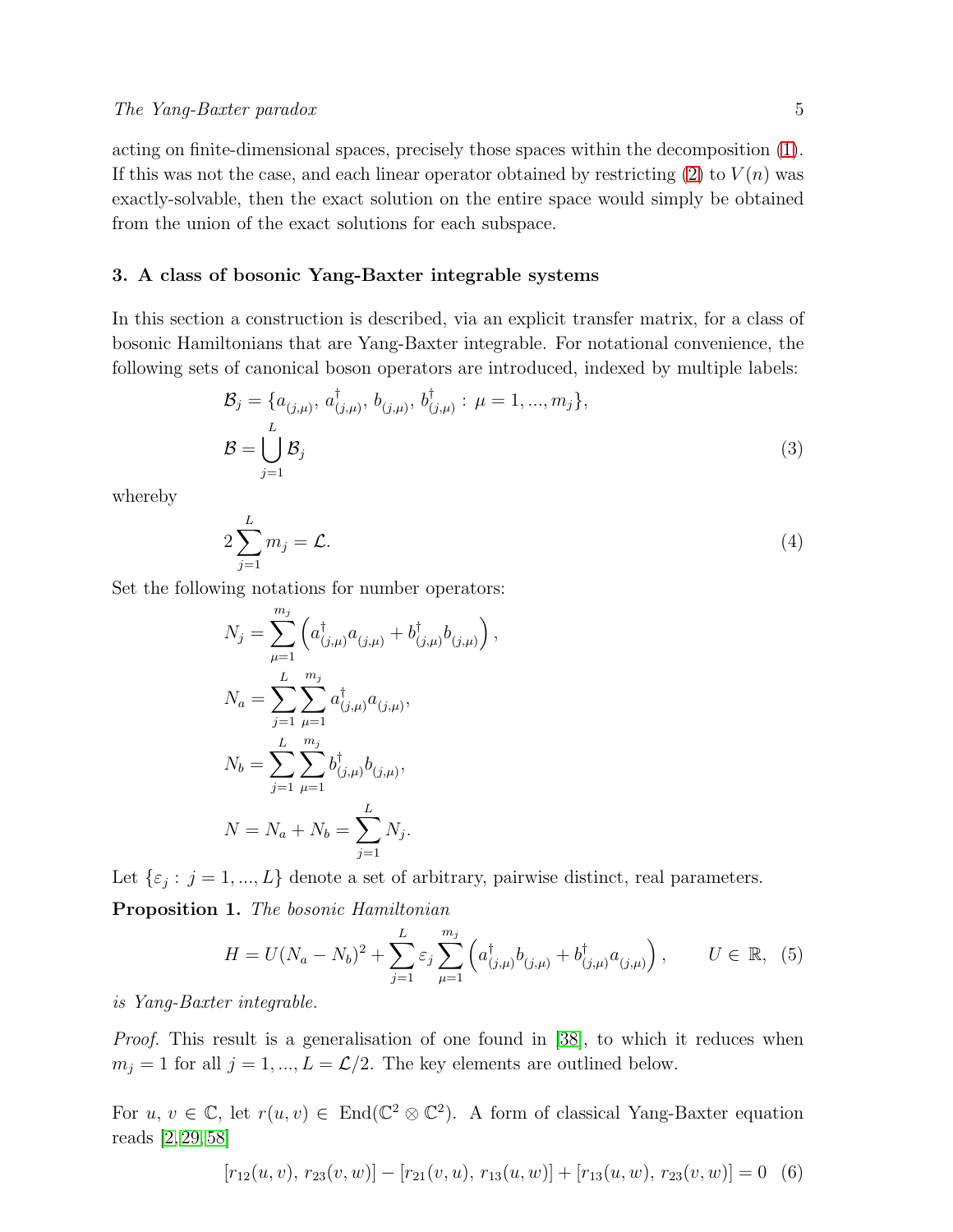where the subscripts refer to the embedding of  $r(u, v)$  in  $\text{End}(\mathbb{C}^2 \otimes \mathbb{C}^2 \otimes \mathbb{C}^2)$ . A solution for  $(6)$  is given by  $[55]$ 

<span id="page-5-0"></span>
$$
r(u,v) = \begin{pmatrix} \frac{2u^2}{u^2 - v^2} & 0 & | & 0 & 0 \\ 0 & 0 & | & \frac{2uv}{u^2 - v^2} & 0 \\ - & - & - & - & - \\ 0 & \frac{2uv}{u^2 - v^2} & | & 0 & 0 \\ 0 & 0 & | & 0 & \frac{2u^2}{u^2 - v^2} \end{pmatrix}.
$$
 (7)

It may be compactly expressed as

$$
r(u, v) = \left(\frac{u}{u - v}I \otimes I + \frac{u}{u + v}\sigma_1^z \sigma_2^z\right)P
$$

where P is the permutation operator and  $\sigma^z = \text{diag}(1, -1)$ . The solution [\(7\)](#page-5-0) satisfies [\[38\]](#page-14-22)

$$
[\mathcal{J}_2(v), r_{12}(u, v)] - [\mathcal{J}_1(u), r_{21}(v, u)] = 0,
$$

where

$$
\mathcal{J}(u) = \begin{pmatrix} \alpha & u\beta \\ u\beta & -\alpha \end{pmatrix}, \qquad \alpha, \beta \in \mathbb{C}.
$$

Next, consider the L-fold tensor product of universal enveloping algebras for  $sl(2)$  with generators  $\{S_j^z, S_j^+, S_j^- : j = 1, ..., L\}$ , satisfying the commutation relations

<span id="page-5-1"></span>
$$
[S_j^z, S_k^{\pm}] = \pm \delta_{jk} S_k^{\pm}, \qquad [S_j^+, S_k^-] = 2\delta_{jk} S_k^z,\tag{8}
$$

and identify the Casimir invariants as  $C_j = 2(S_j^z)^2 + S_j^+S_j^- + S_j^-S_j^+$ . Setting

$$
T_1^1(u) = \alpha I + \sum_{j=1}^L \frac{u^2}{u^2 - \varepsilon_j^2} (I + 2S_j^z),
$$
  
\n
$$
T_2^1(u) = u\beta I + \sum_{j=1}^L \frac{2u\varepsilon_j}{u^2 - \varepsilon_j^2} S_j^+,
$$
  
\n
$$
T_1^2(u) = u\beta I + \sum_{j=1}^L \frac{2u\varepsilon_j}{u^2 - \varepsilon_j^2} S_j^-,
$$
  
\n
$$
T_2^2(u) = -\alpha I + \sum_{j=1}^L \frac{u^2}{u^2 - \varepsilon_j^2} (I - 2S_j^z).
$$

and

$$
\mathcal{T}(u) = \left( \begin{array}{cc} T_1^1(u) & T_1^2(u) \\ T_2^1(u) & T_2^2(u) \end{array} \right),
$$

it can be shown that

$$
[\mathcal{T}_1(u), \mathcal{T}_2(v)] = [\mathcal{T}_2(v), r_{12}(u, v)] - [\mathcal{T}_1(u), r_{21}(v, u)].
$$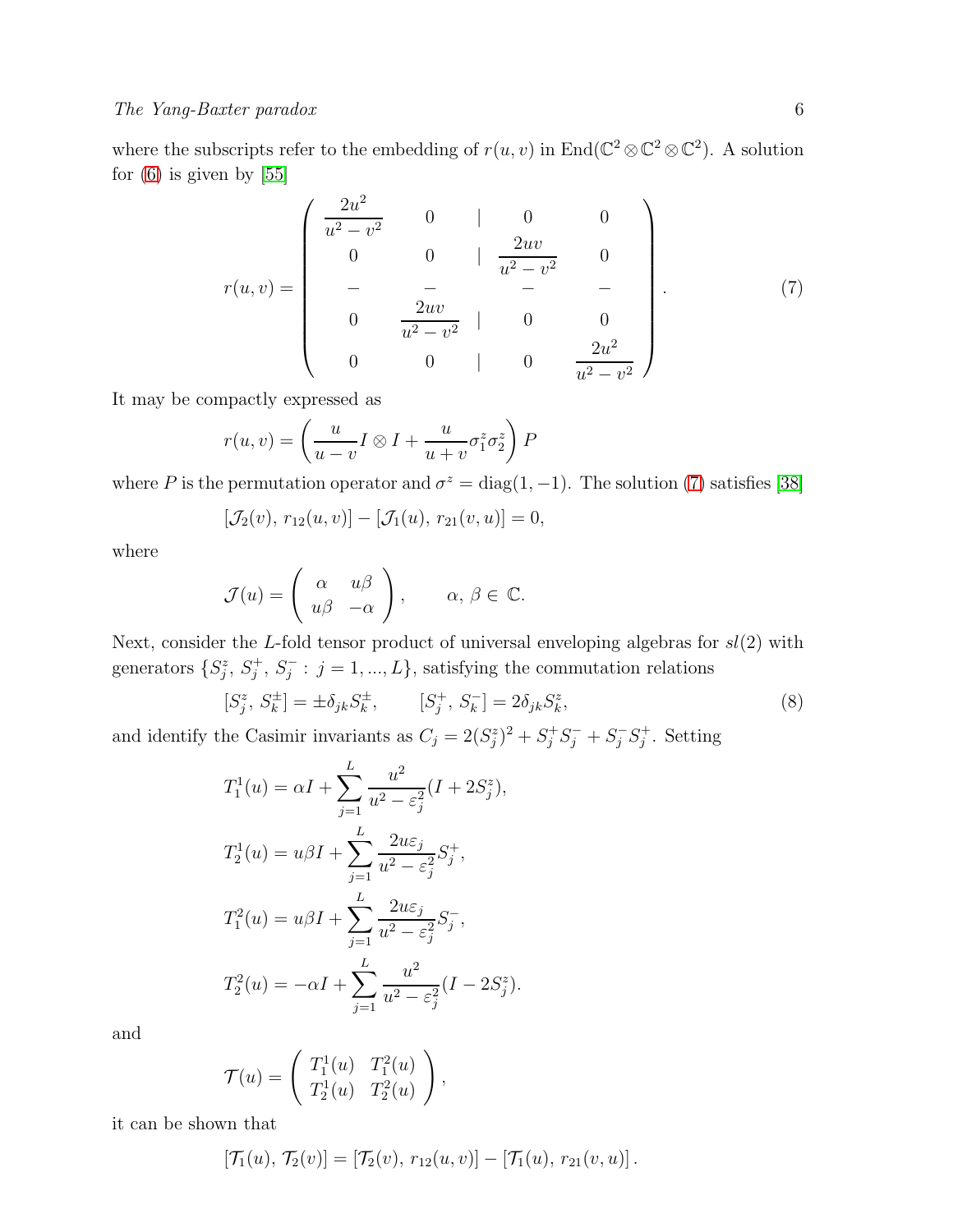Then the algebraic transfer matrix

$$
\tau(u) = \text{tr}\left( (\mathcal{T}(u))^2 \right) = \sum_{j,k=1}^2 T_k^j(u) T_j^k(u) \tag{9}
$$

satisfies

$$
[\tau(u),\,\tau(v)]=0\qquad\forall\,u,\,v\in\,{\mathbb C}.
$$

In detail,

$$
\tau(u) = 2(\alpha^2 + \beta^2 u^2)I + 2u^4 \left(\sum_{j=1}^L \frac{1}{u^2 - \varepsilon_j^2}\right)^2 I
$$
  
+ 
$$
4u^2 \sum_{j=1}^L \frac{\varepsilon_j^2}{(u^2 - \varepsilon_j^2)^2} C_j + 4 \sum_{j=1}^L \frac{u^2}{u^2 - \varepsilon_j^2} \mathcal{T}_j
$$

where

<span id="page-6-0"></span>
$$
\mathcal{T}_j = 2(S_j^z)^2 + 2\alpha S_j^z + \beta \varepsilon_j (S_j^+ + S_j^-) + \sum_{k \neq j} \theta_{jk},
$$
  
\n
$$
\theta_{jk} = \frac{4\varepsilon_j^2}{\varepsilon_j^2 - \varepsilon_k^2} S_j^z S_k^z + \frac{2\varepsilon_j \varepsilon_k}{\varepsilon_j^2 - \varepsilon_k^2} (S_j^+ S_k^- + S_j^- S_k^+), \qquad j \neq k.
$$
\n(10)

By construction, the operators [\(10\)](#page-6-0) satisfy

<span id="page-6-1"></span>
$$
[\mathcal{T}_j, \mathcal{T}_k] = 0, \qquad 1 \le j, k \le L. \tag{11}
$$

A direct verification of Eq. [\(11\)](#page-6-1) is provided in the Appendix. The operators [\(10\)](#page-6-0) are recognised as generalisations of Gaudin operators [\[16,](#page-14-10) [30,](#page-14-9) [46,](#page-15-15) [52\]](#page-15-5).

A representation  $\pi$  for the spin operators, in terms of the boson operators of [\(3\)](#page-4-1), is afforded by the Jordan-Schwinger map

$$
\pi(S_j^z) = \frac{1}{2} \sum_{\mu=1}^{m_j} (a_{(j,\mu)}^\dagger a_{(j,\mu)} - b_{(j,\mu)}^\dagger b_{(j,\mu)}),
$$

$$
\pi(S_j^+) = \sum_{\mu=1}^{m_j} a_{(j,\mu)}^\dagger b_{(j,\mu)},
$$

$$
\pi(S_j^-) = \sum_{\mu=1}^{m_j} b_{(j,\mu)}^\dagger a_{(j,\mu)},
$$

and extends to the entire L-fold universal enveloping algebra as an algebra homomorphism. Finally, set  $\alpha = 0$ ,  $2\beta = U^{-1}$ , and

$$
t(u) = \pi(\tau(u)).
$$

Then

$$
H = 2U \sum_{j=1}^{L} \pi(\mathcal{T}_j)
$$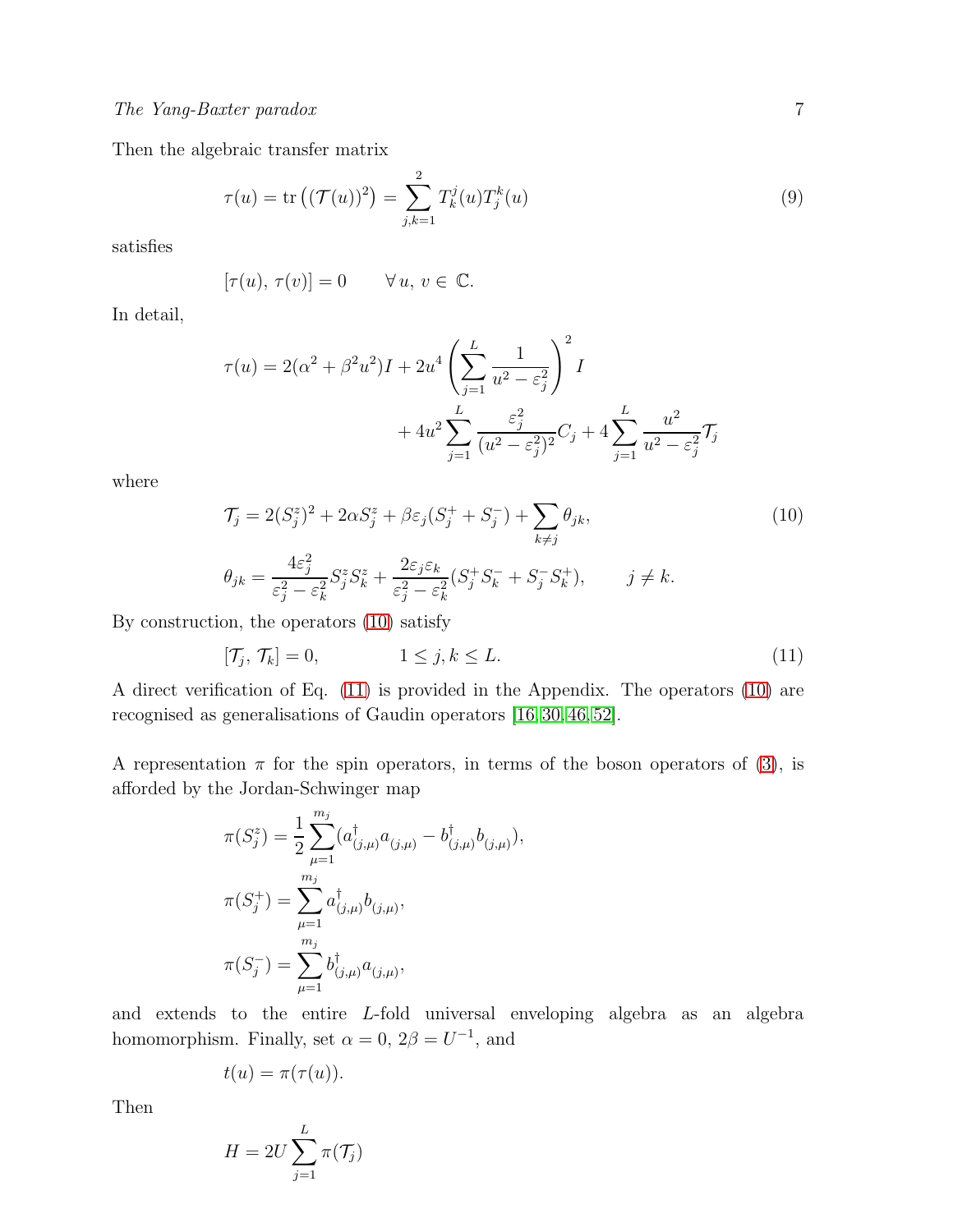and satisfies  $[H, t(u)] = 0$ , establishing the Yang-Baxter integrability of [\(5\)](#page-4-2).

**Remark 5.** When  $L = \mathcal{L}/2 = 1$ , the Hamiltonian [\(5\)](#page-4-2) is equivalent to the dimer model limit of [\(2\)](#page-3-0). Thus [\(5\)](#page-4-2) can be viewed as an integrable, many-degrees of freedom, generalisation of the Bose-Hubbard dimer model, while [\(2\)](#page-3-0) is a non-integrable generalisation of the same model.

<span id="page-7-1"></span>**Corollary 1.** There exists a set of conserved operators  $C = \{H = K_1, K_2, K_3, ..., K_{2L}\}\$ for H, with elements given by

$$
K_j = \pi(\mathcal{T}_j),
$$
  $j = 2, ..., L,$   
\n $K_{L+j} = \pi(C_j),$   $j = 1, ..., L.$ 

**Lemma 1.** If  $m_j = 1$  for all  $j = 1, ..., L = \mathcal{L}/2$ , then C is functionally-independent provided  $\varepsilon_j \neq 0$  for all  $j = 1, ..., L$ .

*Proof.* Each of the elements of C is a linear function in U. It is seen that the limiting operators

$$
\bar{K}_1 = \lim_{U \to 0} K_1 = \sum_{j=1}^{L} \varepsilon_j \left( a^{\dagger}_{(j,1)} b_{(j,1)} + b^{\dagger}_{(j,1)} a_{(j,1)} \right),
$$
\n
$$
\bar{K}_j = \lim_{U \to 0} K_j = \varepsilon_j \left( a^{\dagger}_{(j,1)} b_{(j,1)} + b^{\dagger}_{(j,1)} a_{(j,1)} \right), \qquad j = 2, ..., L,
$$
\n
$$
\bar{K}_{L+j} = \lim_{U \to 0} K_{L+j} = \frac{1}{2} N_j (N_j + 2I), \qquad j = 2, ..., L,
$$

form a functionally-independent set  $\bar{C} = \{\bar{K}_1, \bar{K}_2, ..., \bar{K}_{2L}\}\$ . Now assume there exists a polynomial f such that

$$
f(K_1, ..., K_{2L}) = 0.
$$

Let  $r \in \mathbb{R}$  denote the smallest number such that

$$
\bar{f} = \lim_{U \to 0} U^r f
$$

is a non-zero polynomial. Then

$$
0 = f(K_1, ..., K_{2L})
$$
  
=  $\lim_{U \to 0} U^r f(K_1, ..., K_{2L})$   
=  $\bar{f}(\bar{K}_1, ..., \bar{K}_{2L})$ 

which is a contradiction since  $\overline{C}$  is functionally-independent. Hence,  $C$  must be functionally-independent.  $\Box$ 

<span id="page-7-0"></span>Corollary 2. If  $m_j = 1$  for all  $j = 1, ..., L = \mathcal{L}/2$  and  $\varepsilon_j \neq 0$  for all  $j = 1, ..., L = \mathcal{L}/2$ , then [\(5\)](#page-4-2) is completely integrable according to Definition [5.](#page-2-2)

 $\Box$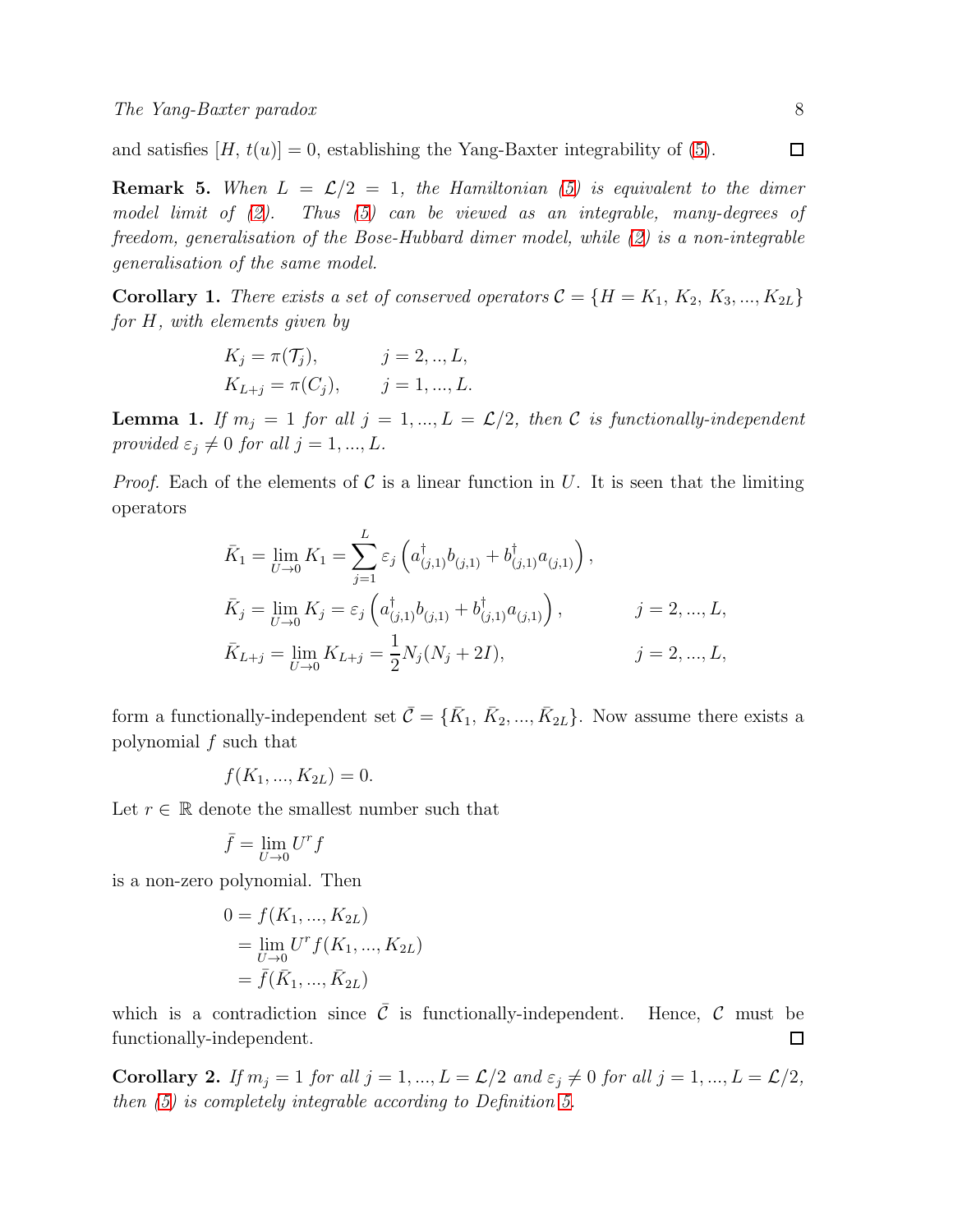Remark 6. It is not the case that all conserved operators of a Yang-Baxter integrable system are necessarily obtained from the transfer matrix. For example, the class of models in [\[62\]](#page-15-25) have only two independent conserved operators originating from the transfer matrix. However those models are completely integrable in the sense of Definition [5.](#page-2-2) If not all  $m_i = 1$ , Corollary [2](#page-7-0) does not assert that [\(5\)](#page-4-2) is not completely integrable. However if it is completely integrable, alternative methods are required to establish this property.

## <span id="page-8-2"></span>4. Paradoxical statements on exact-solvability

The main results can now be formulated.

#### 4.1. Yang-Baxter integrable systems

<span id="page-8-1"></span>Axioms 1. A definition for exactly-solvable, self-adjoint, linear operators acting on complex vector spaces satisfies the following axioms:

- (i) The set of operators acting on finite-dimensional spaces that are not exactly-solvable is non-empty;
- (ii) Given an arbitrary operator Y and an operator Z that is not exactly-solvable, the direct sum  $Y \oplus Z$  is not exactly-solvable.

**Remark 7.** The above itemised list is, in no way, intended to be exhaustive of suitable axioms to impose on a definition for exact-solvability. This is a minimal list for the purpose of establishing the results. Condition  $(i)$  is essential, otherwise there would be nothing to discuss. Without item (ii) it would be possible for an operator to be exactlysolvable when its action on a subspace spanned by a subset of eigenstates is not. Such a scenario is difficult to justify.

Let A denote a self-adjoint, linear operator acting on a complex vector space of dimension  $\mathcal{D} < \infty$ , with matrix elements given by  $\{A_{jk} : j, k = 1, ..., \mathcal{D}\}\$ . Let  $X_{q(k,\nu)}$  denote the matrix elements of a unitary operator  $X$  that diagonalises  $A$ , viz.

$$
\sum_{p,q=1}^{\mathcal{D}} X_{(j,\mu)p}^* A_{pq} X_{q(k,\nu)} = \varepsilon_j \delta_{jk} \delta_{\mu\nu},
$$

with  $\{\varepsilon_j : j = 1, ..., L\}$  the spectrum of A, each  $\varepsilon_j$  occurring with multiplicity  $m_j$ , such that

$$
\sum_{j=1}^{L} m_j = \mathcal{D}.
$$

Set  $\overline{\mathcal{B}} = \{c_l, c_l^{\dagger}$  $l_i^{\dagger}, d_l, d_l^{\dagger} : l = 1, ..., \mathcal{D}$  so  $\mathcal{L} = 2\mathcal{D}$  and Eq. [\(4\)](#page-4-3) holds. Define

<span id="page-8-0"></span>
$$
\mathbb{H} = U(N_c - N_d)^2 - UI + \sum_{j,k=1}^{\mathcal{D}} A_{jk} (c_k^{\dagger} d_j + d_k^{\dagger} c_j).
$$
 (12)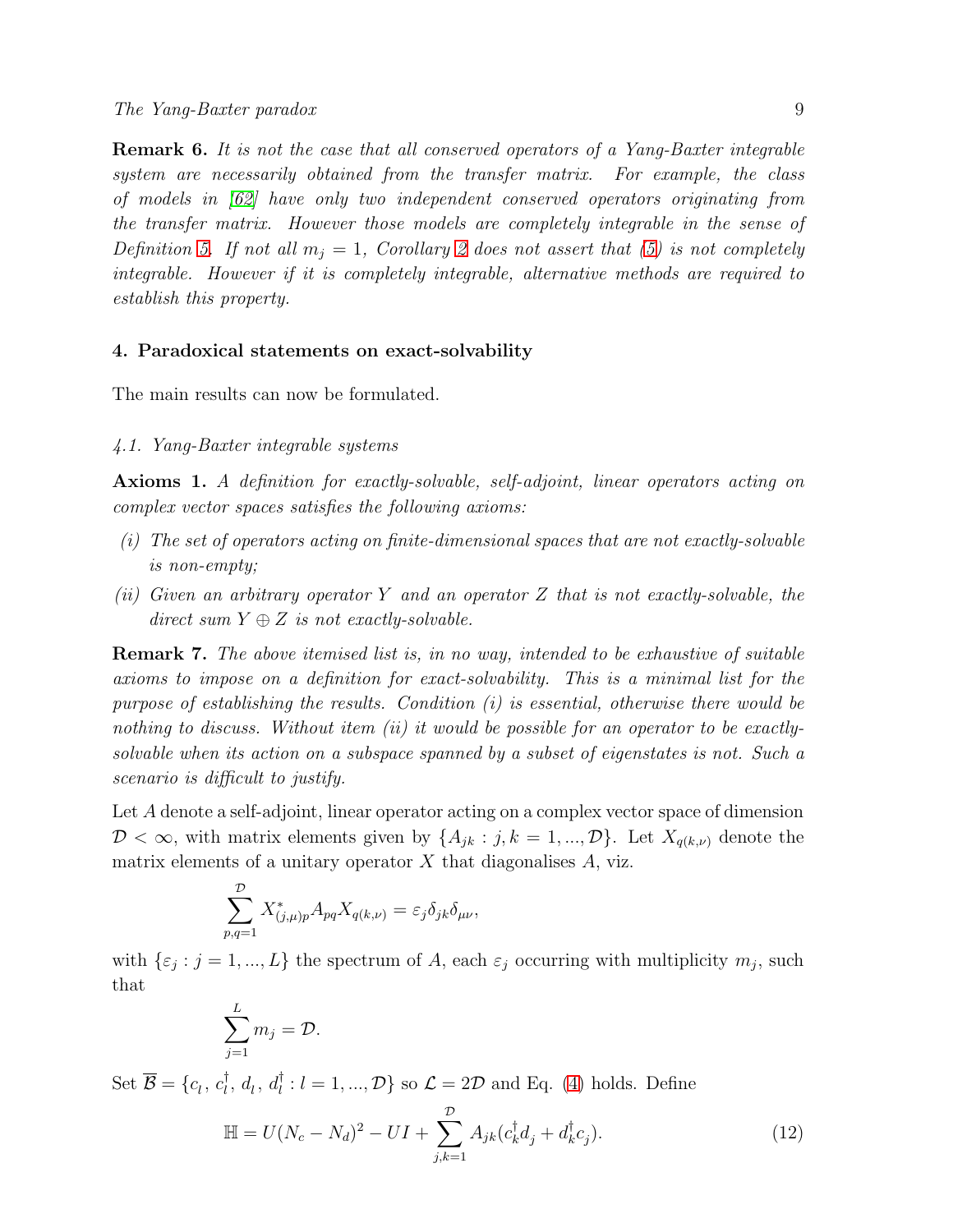where

$$
N_c = \sum_{j=1}^{\mathcal{D}} c_j^{\dagger} c_j, \qquad N_d = \sum_{j=1}^{\mathcal{D}} d_j^{\dagger} d_j.
$$

<span id="page-9-0"></span>Proposition 2. The Hamiltonian [\(12\)](#page-8-0) is Yang-Baxter integrable.

Proof. Introducing operators

$$
a_{(k,\nu)} = \sum_{j=1}^{\mathcal{D}} X_{j(k,\nu)} c_j, \qquad b_{(k,\nu)} = \sum_{j=1}^{\mathcal{D}} X_{j(k,\nu)} d_j,
$$

leads to  $N_c = N_a$ ,  $N_d = N_b$  and  $\mathbb{H} + UI = H$  with H given by [\(5\)](#page-4-2). Thus, [\(12\)](#page-8-0) is Yang-Baxter integrable by Proposition [1.](#page-4-4)  $\Box$ 

Remark 8. The class of Hamiltonians with the form [\(12\)](#page-8-0) generalises a class of Hamiltonians introduced in [\[62\]](#page-15-25). The classes coincide when A has rank 1.

<span id="page-9-1"></span>Proposition 3. Suppose that a specific A has been deemed to not be exactly-solvable, according a definition satisfying Axioms [1.](#page-8-1) Then the corresponding Hamiltonian [\(12\)](#page-8-0) is not exactly-solvable.

Proof. The Hamiltonian [\(12\)](#page-8-0) commutes with the number operator

$$
N = N_a + N_b = N_c + N_d
$$

and therefore [\(12\)](#page-8-0) can be block-diagonalised as in [\(1\)](#page-2-1). Now,  $\mathbb{H}(1)$  acts on a space of dimension 2D, and can be represented as a tensor product of linear operators

$$
\mathbb{H}(1) \cong \left(\begin{array}{cc} 0 & | & A \\ - & - & - \\ A & | & 0 \end{array}\right) \\
\cong \left(\begin{array}{cc} A & | & 0 \\ - & - & - \\ 0 & | & -A \end{array}\right).
$$

Since A is not exactly-solvable, it then follows that  $\mathbb{H}(1)$  is not exactly-solvable, and so  $\mathbb H$  is not exactly-solvable, according to Axioms [1\(](#page-8-1)ii).  $\Box$ 

#### Corollary 3. The definition

"A bosonic Hamiltonian (see Definition [1\)](#page-1-1) is *exactly-solvable* if it is Yang-Baxter integrable (see Definition [6\)](#page-3-1)"

violates Propositions [2](#page-9-0) and [3,](#page-9-1) and is therefore inconsistent with Axioms [1.](#page-8-1)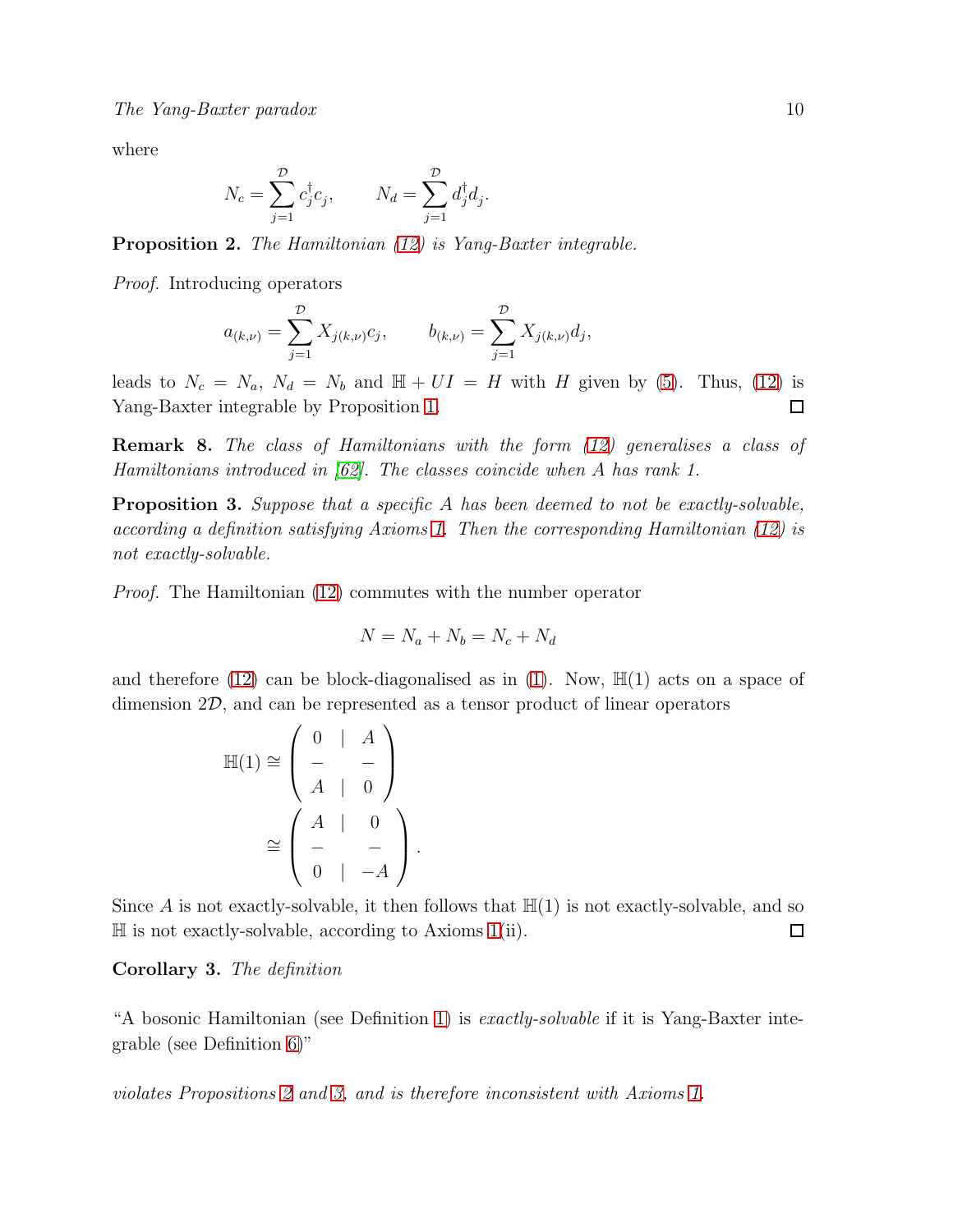4.2. Completely integrable systems

<span id="page-10-0"></span>Axioms 2. A definition for exactly-solvable, self-adjoint, linear operators acting on complex vector spaces satisfies the following axioms:

- (i) The set of operators acting on finite-dimensional spaces that are not exactlysolvable, and have multiplicity-free spectrum, is non-empty;
- (ii) Given an arbitrary operator Y and an operator Z that is not exactly-solvable, the direct sum  $Y \oplus Z$  is not exactly-solvable;
- (iii) Given an operator Z that is not exactly-solvable, then  $Z + \lambda I$ ,  $\lambda \in \mathbb{R}$ , where I is the identity operator, is not exactly-solvable.

**Remark 9.** The added restriction on item  $(i)$  is minimal. Any operator that has degenerate spectrum can have the degeneracy broken by an arbitrarily small perturbation. It is reasonable to impose that operators that are not exactly-solvable remain so, generically, under arbitrarily small perturbation. Item (iii) seems to be self-evident, but needs to be formally stated.

**Corollary 4.** Choose  $\tilde{A}$  to have multiplicity-free spectrum and  $\lambda \in \mathbb{R}$  such that  $A = A + \lambda I$  has positive eigenvalues. Then the Hamiltonian [\(12\)](#page-8-0) is completely integrable as a result of Corollary [2,](#page-7-0) and the identification  $\mathbb{H} + UI = H$  from the proof of Proposition [2.](#page-9-0) If  $A$  is deemed to be not exactly-solvable, according to a definition satisfying Axioms [2,](#page-10-0) then A is not exactly-solvable and so [\(12\)](#page-8-0) is not exactly-solvable by Proposition [3.](#page-9-1)

# Corollary 5. The definition

"A bosonic Hamiltonian (see Definition [1\)](#page-1-1) is  $\emph{exactly-solvable}$  if it is completely integrable (see Definition [5\)](#page-2-2)"

is inconsistent with Axioms [2.](#page-10-0)

# 5. Discussion

Many paradoxes arise as a consequence of self-reference. Some are popularly known, such as the Liar paradox and the Barber paradox. Others, including Curry's paradox and the Grelling-Nelson paradox, have had important impact in developing formal logic. The most prominent examples invoking self-reference in mathematics are arguably those associated with Russell and Gödel. See [\[17\]](#page-14-24), for example.

The paradoxes of Sect. [4](#page-8-2) also arise through self-reference. The Hamiltonian [\(12\)](#page-8-0) is defined in terms of an operator  $A$  that is assumed to possess a particular property, i.e. A is not exactly-solvable. However, the class of integrable systems to which [\(12\)](#page-8-0) belongs is used to define the negation of that same property. The surprise is not so much that a paradox occurs. It is, rather, the existence of the Yang-Baxter integrable system [\(12\)](#page-8-0) that is sufficiently general to expedite such a self-referential construction.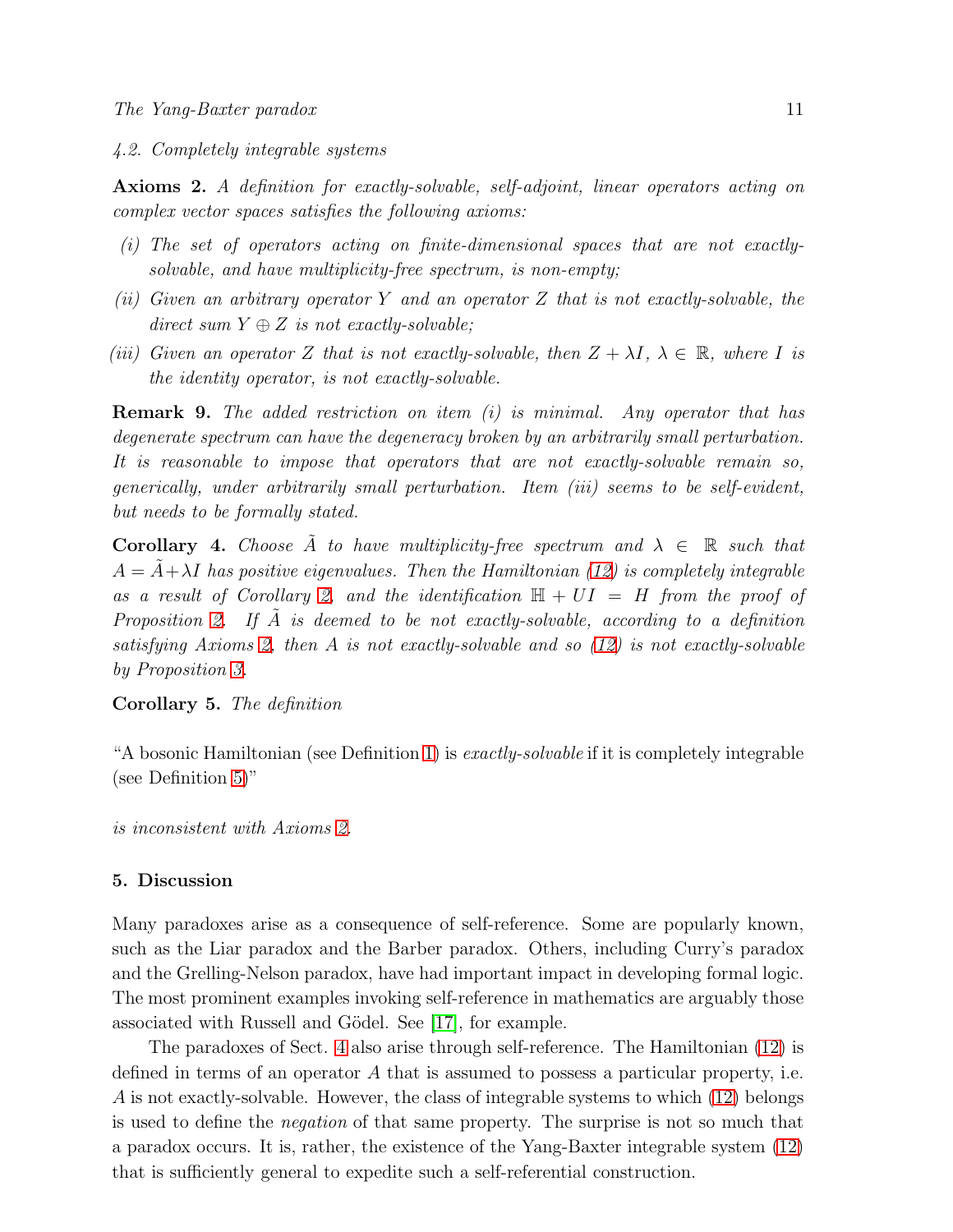In an attempt to resolve the paradoxes, consideration can be given to changing relevant axioms and definitions. For example, a simple resolution is obtained by declaring that all self-adjoint operators on finite-dimensional spaces are exactly-solvable. It is not an unreasonable position to take, because the spectrum of each operator is determined by its characteristic polynomial. But it does not help to understand why some systems are amenable to a Bethe Ansatz solution and others are not. Another route might be to revise Definition [5.](#page-2-2) Rather than define complete integrability in terms of the existence of conserved operators, it could be weakened to only include cases where the explicit form of the conserved operators is known. This feature does not currently apply to  $(12)$  when A is not exactly-solvable. Expressing the conserved operators of Corollary [1](#page-7-1) in terms of the generating set  $\overline{B}$  that defines [\(12\)](#page-8-0) leads to expressions with

explicit dependence on the unknown quantities  $X_{q(k,\nu)}$  and  $\varepsilon_j$ . However the drawback here is that this system, now classified as non-integrable, has exactly the same energylevel statistics as an integrable system. Integrable systems are generally expected to display a signature Poisson distribution for the energy gaps, as has been observed in bosonic systems [\[18\]](#page-14-25) analogous to those discussed above. By defining integrability in a basis-dependent manner, it would subsequently render all studies relating integrability to energy-level statistics as meaningless.

The above results were formulated around a solution of the classical Yang-Baxter equation [\(6\)](#page-4-0). This is not of a standard form, with the corresponding solution [\(7\)](#page-5-0) not possessing the skew-symmetry property  $r_{12}(u, v) = -r_{21}(v, u)$ . The construction of the transfer matrix from this solution can be understood as the quasi-classical limit of a double-row transfer matrix built around reflection equations [\[42,](#page-15-16) [54\]](#page-15-26), rather than the conventional Yang-Baxter equation. This observation suggests that it may be possible to lift the construction presented here into that double-row transfer matrix setting, to extend the paradox to a wider class of Yang-Baxter integrable systems.

### Acknowledgments

This work was funded by the Australian Research Council through Discovery Project DP200101339. The author acknowledges the traditional owners of the land on which The University of Queensland operates, the Turrbal and Jagera people.

# Appendix

Here it is shown that Eq. [\(11\)](#page-6-1) holds, viz.

$$
[\mathcal{T}_j, \mathcal{T}_k] = 0, \qquad 1 \le j, k \le L,
$$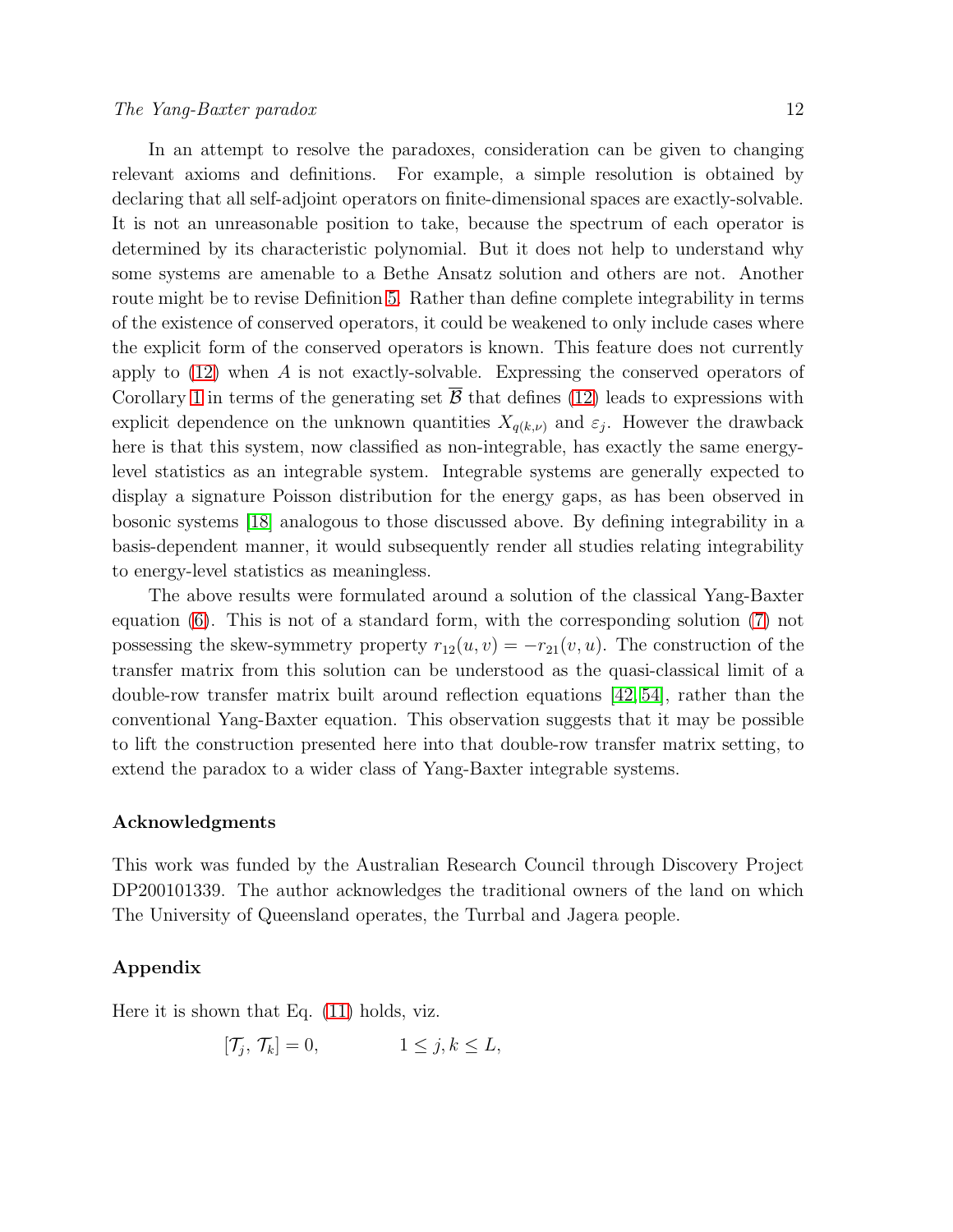by direct use of the commutation relations [\(8\)](#page-5-1). Recall that

$$
\mathcal{T}_j = 2(S_j^z)^2 + 2\alpha S_j^z + \beta \varepsilon_j (S_j^+ + S_j^-) + \sum_{k \neq j}^{L} \theta_{jk},
$$
  

$$
\theta_{jk} = \frac{4\varepsilon_j^2}{\varepsilon_j^2 - \varepsilon_k^2} S_j^z S_k^z + \frac{2\varepsilon_j \varepsilon_k}{\varepsilon_j^2 - \varepsilon_k^2} (S_j^+ S_k^- + S_j^- S_k^+), \qquad j \neq k.
$$

First note that for  $j\neq p$ 

$$
[\theta_{jk}, \theta_{pk}] = \frac{8\varepsilon_j^2}{\varepsilon_j^2 - \varepsilon_k^2} \frac{\varepsilon_p \varepsilon_k}{\varepsilon_p^2 - \varepsilon_k^2} S_j^z (S_k^+ S_p^- - S_k^- S_p^+) + \frac{8\varepsilon_p^2}{\varepsilon_p^2 - \varepsilon_k^2} \frac{\varepsilon_j \varepsilon_k}{\varepsilon_j^2 - \varepsilon_k^2} S_p^z (S_j^+ S_k^- - S_j^- S_k^+) + \frac{8\varepsilon_k^2}{\varepsilon_j^2 - \varepsilon_k^2} \frac{\varepsilon_j \varepsilon_p}{\varepsilon_p^2 - \varepsilon_k^2} S_k^z (S_p^+ S_j^- - S_p^- S_j^+),
$$

yielding

$$
[\theta_{pk}, \theta_{jk}] + [\theta_{kj}, \theta_{pj}] + [\theta_{jp}, \theta_{kp}] = 0.
$$

Now from

$$
\theta_{jk} + \theta_{kj} = 4S_j^z S_k^z,
$$
  
\n
$$
[S_k^z S_p^z, \theta_{jk}] = \frac{2\varepsilon_j \varepsilon_k}{\varepsilon_j^2 - \varepsilon_k^2} S_p^z (S_k^+ S_j^- - S_k^- S_j^+) = [S_j^z S_p^z, \theta_{kj}], \qquad j \neq p,
$$

it follows that

$$
[\theta_{jk}, \theta_{kp}] + [\theta_{jp}, \theta_{kj}] + [\theta_{jp}, \theta_{kp}] = [\theta_{pk}, \theta_{jk}] + [\theta_{kj}, \theta_{pj}] + [\theta_{jp}, \theta_{kp}]
$$
  
= 0

leading to

$$
\sum_{p \neq j}^{L} \sum_{l \neq k}^{L} [\theta_{jp}, \theta_{kl}] = [\theta_{jk}, \theta_{kj}] + \sum_{p \neq j,k}^{L} [\theta_{jp}, \theta_{kp}] + \sum_{p \neq j,k}^{L} [\theta_{jp}, \theta_{kj}] + \sum_{p \neq j,k}^{L} [\theta_{jk}, \theta_{kp}]
$$
  
=  $4[S_j^z S_k^z, \theta_{kj}]$   
=  $\frac{8\varepsilon_j \varepsilon_k}{\varepsilon_k^2 - \varepsilon_j^2} (S_j^z (S_k^+ S_j^- - S_k^- S_j^+) + (S_j^+ S_k^- - S_j^- S_k^+) S_k^z).$ 

Also,

$$
[S_j^z, \theta_{kj}] = \frac{2\varepsilon_k \varepsilon_j}{\varepsilon_k^2 - \varepsilon_j^2} (S_j^+ S_k^- - S_j^- S_k^+)
$$

$$
= [S_k^z, \theta_{jk}]
$$

and

$$
\varepsilon_j[S_j^+ + S_j^-, \theta_{kj}] = \varepsilon_j \left( \frac{4\varepsilon_k^2}{\varepsilon_j^2 - \varepsilon_k^2} S_k^z (S_j^+ - S_j^-) + \frac{4\varepsilon_k \varepsilon_j}{\varepsilon_k^2 - \varepsilon_j^2} S_j^z (S_k^+ - S_k^-) \right)
$$
  
=  $\varepsilon_k[S_k^+ + S_k^-, \theta_{jk}]$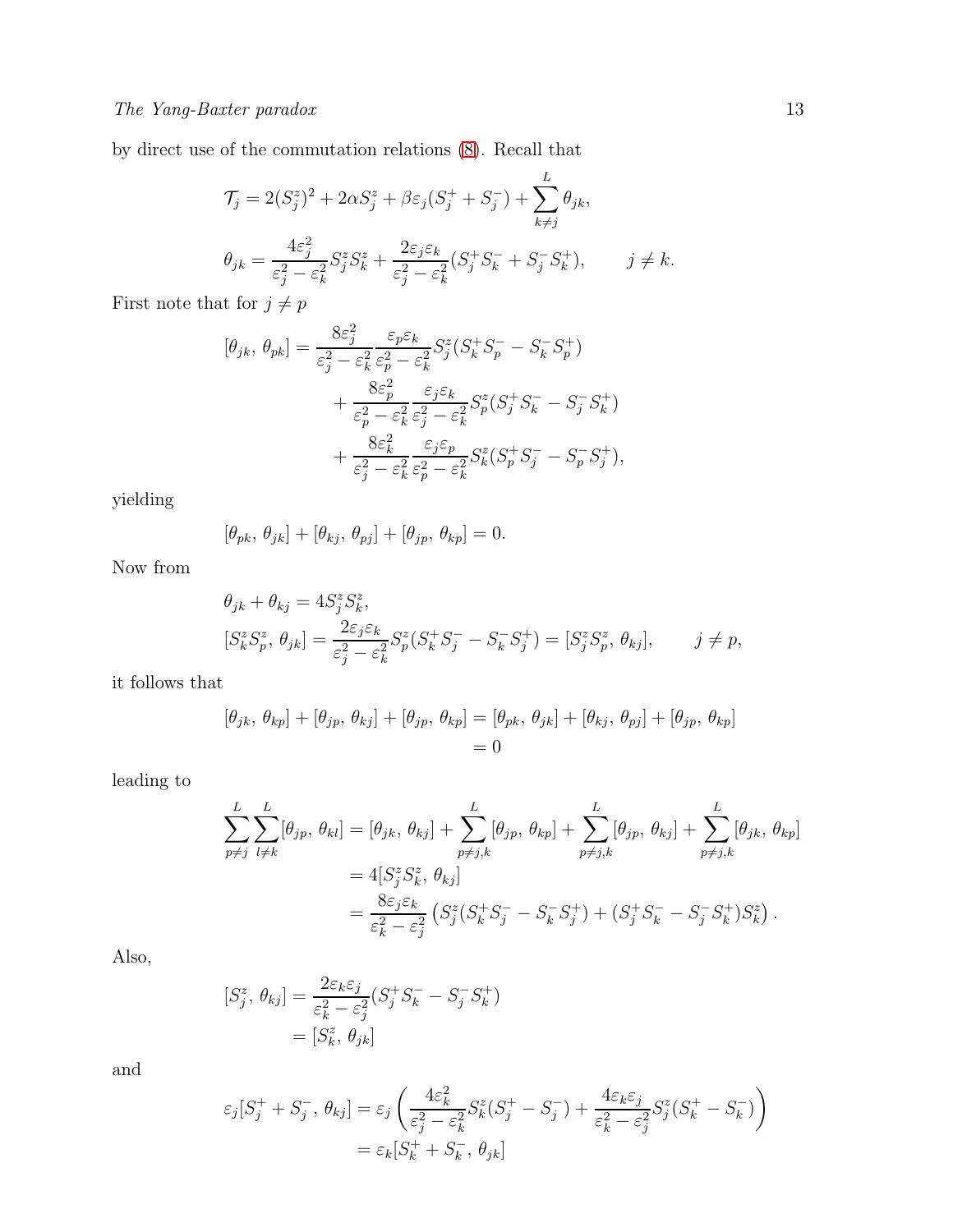#### $The Yang-Barter$  paradox  $14$

Then, for  $j \neq k$ ,

$$
[\mathcal{T}_{j}, \mathcal{T}_{k}] = \sum_{l \neq k}^{L} [2(S_{j}^{z})^{2} + 2\alpha S_{j}^{z} + \beta \varepsilon_{j}(S_{j}^{+} + S_{j}^{-}), \theta_{kl}] + \sum_{p \neq j}^{L} [\theta_{jp}, 2(S_{k}^{z})^{2} + 2\alpha S_{k}^{z} + \beta \varepsilon_{k}(S_{k}^{+} + S_{k}^{-})] + \sum_{p \neq j}^{L} \sum_{l \neq k}^{L} [\theta_{jp}, \theta_{kl}] = 2S_{j}^{z}[S_{j}^{z}, \theta_{kj}] + 2[S_{j}^{z}, \theta_{kj}]S_{j}^{z} + 2S_{k}^{z}[\theta_{jk}, S_{k}^{z}] + 2[\theta_{jk}, S_{k}^{z}]S_{k}^{z} + \frac{8\varepsilon_{j}\varepsilon_{k}}{\varepsilon_{k}^{2} - \varepsilon_{j}^{2}} (S_{j}^{z}(S_{k}^{+}S_{j}^{-} - S_{k}^{-}S_{j}^{+}) + (S_{j}^{+}S_{k}^{-} - S_{j}^{-}S_{k}^{+})S_{k}^{z}) = 2(S_{j}^{z} - S_{k}^{z})[S_{j}^{z}, \theta_{kj}] + 2[S_{j}^{z}, \theta_{kj}](S_{j}^{z} - S_{k}^{z}) + \frac{8\varepsilon_{j}\varepsilon_{k}}{\varepsilon_{k}^{2} - \varepsilon_{j}^{2}} (S_{j}^{z}(S_{k}^{+}S_{j}^{-} - S_{k}^{-}S_{j}^{+}) + (S_{j}^{+}S_{k}^{-} - S_{j}^{-}S_{k}^{+})S_{k}^{z}) = \frac{4\varepsilon_{k}\varepsilon_{j}}{\varepsilon_{k}^{2} - \varepsilon_{j}^{2}} ((S_{j}^{z} - S_{k}^{z})(S_{j}^{+}S_{k}^{-} - S_{j}^{-}S_{k}^{+}) + (S_{j}^{+}S_{k}^{-} - S_{j}^{-}S_{k}^{+})(S_{j}^{z} - S_{k}^{z})) + \frac{8\varepsilon_{j}\varepsilon_{k}}{\varepsilon_{k}^{2} - \varepsilon_{j}^{2}} (S_{j}^{z}(S_{k}^{+}S_{j}^{-} - S_{k}^{-}S_{j}
$$

#### <span id="page-13-9"></span>References

- [1] H. Au-Yang and J.H.H. Perk, Onsager's star-triangle equation: Master key to integrability, Advanced Studies in Pure Mathematics 19, 57 (1989).
- <span id="page-13-12"></span>[2] J. Avan and M. Talon, Rational and trigonometric constant non-antisymmetric r-matrices, Phys. Lett. B 241, 77 (1990).
- <span id="page-13-0"></span>[3] M.T. Batchelor and A. Foerster, Yang–Baxter integrable models in experiments: from condensed matter to ultracold atoms, J. Phys. A: Math. Theor.  $49$ , 173001 (2016).
- <span id="page-13-6"></span><span id="page-13-1"></span>[4] M.T. Batchelor and H.-Q. Zhou, Integrability versus exact solvability in the quantum Rabi and Dicke models, Phys. Rev. A **91**, 053808 (2015).
- <span id="page-13-2"></span>[5] R.J. Baxter, Partition function of the eight-vertex lattice model, Ann. Phys. 70, 193 (1972).
- <span id="page-13-7"></span>[6] R.J. Baxter, Eight-vertex model in lattice statistics and one-dimensional anisotropic Heisenberg chain. I. Some fundamental eigenvectors, Ann. Phys. 76, 1 (1973).
- <span id="page-13-10"></span>[7] R.J. Baxter, Exactly Solved Models in Statistical Mechanics (London: Academic, 1982).
- [8] V.V. Bazhanov and S.M, Sergeev, Tetrahedron equation and hidden structure of quantum groups, J. Phys. A: Math. Gen. 39, 3295 (2006).
- <span id="page-13-8"></span>[9] A.A. Belavin and V.G. Drinfel'd, Solutions of the classical Yang–Baxter equation for simple Lie algebras, Funct. Anal. Appl. 16, 159 (1982).
- <span id="page-13-11"></span>[10] D. Bernard, M. Gaudin, F.D.M. Haldane, and V. Pasquier, Yang-Baxter equation in long-range interacting systems, J. Phys. A: Math. Gen. **26**, 5219 (1993).
- <span id="page-13-3"></span>[11] H. Bethe, Zur Theorie der Metalle. I. Eigenwerte und Eigenfunktionen der linearen Atomkette, Z. Phys. 71, 205 (1931).
- <span id="page-13-5"></span><span id="page-13-4"></span>[12] D. Braak, *Integrability of the Rabi model*, Phys. Rev. Lett. **107**, 100401 (2011).
- [13] J. Cao, W.-L. Yang, K. Shi, and Y. Wang, Off-diagonal Bethe Ansatz and exact solution of a topological spin ring, Phys. Rev. Lett. 111, 137201 (2013).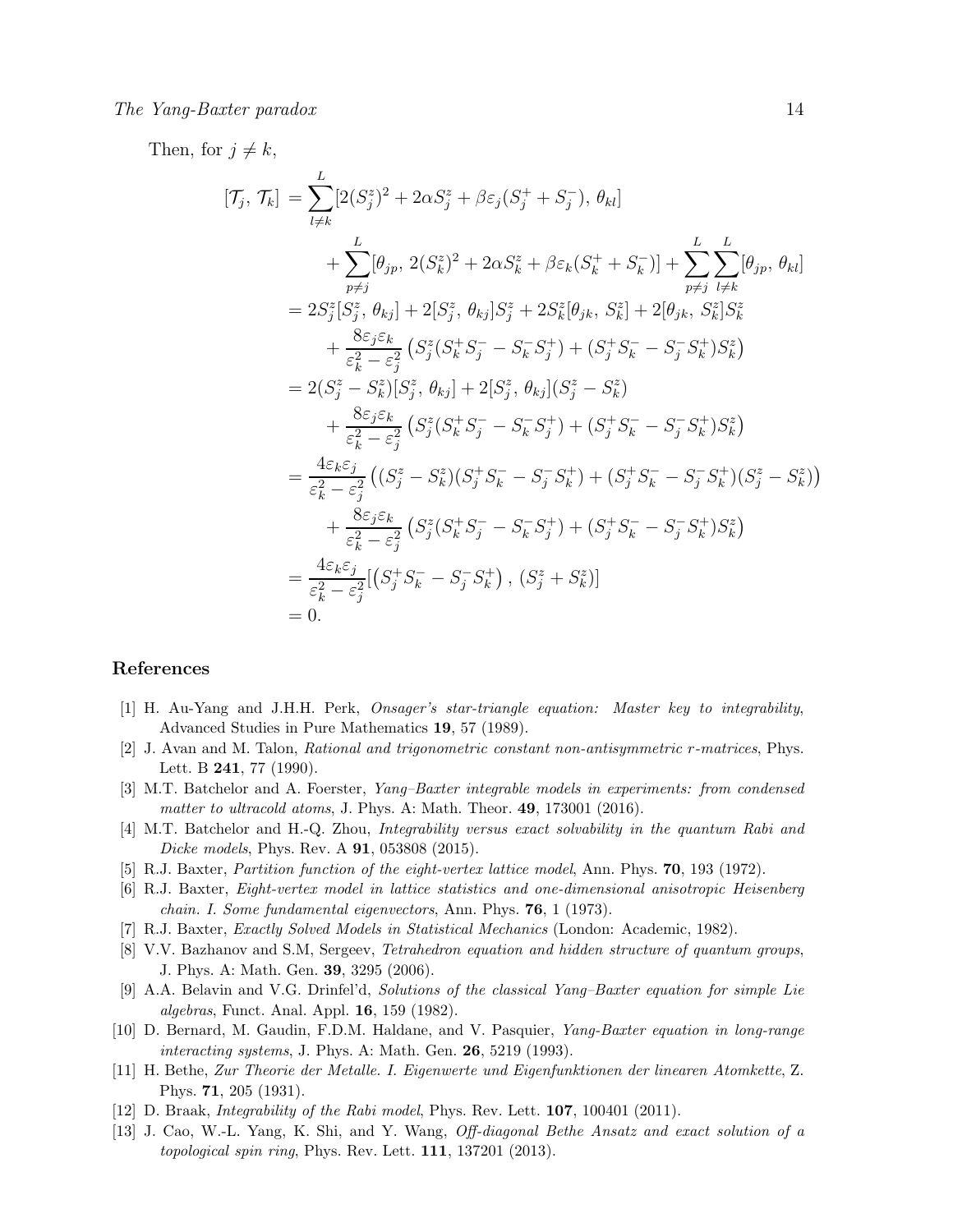- <span id="page-14-20"></span><span id="page-14-0"></span>[14] J.-S. Caux and J. Mossel, Remarks on the notion of quantum integrability, J. Stat. Mech. P02023 (2011).
- <span id="page-14-10"></span>[15] T.C. Choy and F.D.M. Haldane, Failure of the Bethe-Ansatz solutions of generalisations of the Hubbard chain to arbitrary permutation symmetry, Phys. Lett. 90, 83 (1982).
- <span id="page-14-24"></span>[16] P.W. Claeys, S. De Baerdemacker, and D. Van Neck, Read-Green resonances in a topological superconductor coupled to a bath, Phys. Rev. B  $93$ ,  $220503(R)$  (2016).
- <span id="page-14-25"></span>[17] J.N. Crossley, C.J. Ash, C.J. Brickhill, J.C. Stillwell, and N.H. Williams, What is Mathematical Logic? (Oxford University Press, 1972).
- <span id="page-14-15"></span>[18] S.R. Dahmen, J. Links, R.H. McKenzie, and H.-Q. Zhou, Energy level statistics for models of coupled single-mode Bose-Einstein condensates, J. Stat. Mech. P10019 (2004).
- <span id="page-14-11"></span>[19] B. Davies, O. Foda, M. Jimbo, T. Miwa, and A. Nakayashiki, Diagonalization of the XXZ Hamiltonian by vertex operators, Commun. Math. Phys. 151, 89 (1993).
- <span id="page-14-16"></span>[20] C. Dunning, M. Ibañez, J. Links, G. Sierra, and S.-Y. Zhao, *Exact solution of the*  $p + ip$  *pairing* Hamiltonian and a hierarchy of integrable models, J. Stat. Mech. P08025 (2010).
- <span id="page-14-17"></span>[21] V.Z. Enol'skii, V.B. Kuznetsov, and M. Salerno, On the quantum inverse scattering method for the DST dimer, Phys. D 68, 138 (1993).
- <span id="page-14-18"></span>[22] V.Z. Enol'skii, M. Salerno, N.A. Kostov, and A.C. Scott, Alternate quantizations of the discrete self-trapping dimer, Phys. Scripta  $43, 229$  (1991).
- [23] V.Z. Enol'skii, M. Salerno, A.C. Scott, and J.C. Eilbeck, There's more than one way to skin  $Schrödinger's cat$ , Phys. D 59, 1 (1992).
- <span id="page-14-8"></span><span id="page-14-1"></span>[24] B. Erbe and J. Schliemann, Different types of integrability and their relation to decoherence in central spin models, Phys. Rev. Lett. 105, 177602 (2010).
- <span id="page-14-13"></span>[25] F.H.L. Essler and M. Fagotti, Quench dynamics and relaxation in isolated integrable quantum spin chains J. Stat. Mech. 064002 (2016).
- <span id="page-14-3"></span>[26] P. Etingof and A. Varchenko, Solutions of the quantum dynamical Yang–Baxter equation and dynamical quantum groups, Commun. Math. Phys, 196, 591 (1998).
- <span id="page-14-21"></span>[27] H. Frahm, J.H. Grelik, A. Seel, and T. Wirth, Functional Bethe ansatz methods for the open XXX chain, J. Phys. A: Math. Theor. 44, 015001 (2011).
- <span id="page-14-23"></span>[28] R. Franzosi and V. Penna, Chaotic behavior, collective modes, and self-trapping in the dynamics of three coupled Bose-Einstein condensates, Phys. Rev. E 67, 046227 (2003).
- <span id="page-14-9"></span>[29] L. Freidel and J.-M. Maillet, Quadratic algebras and integrable systems, Phys. Lett. B 262, 278 (1991).
- [30] M. Gaudin, Diagonalisation d'une classe d'Hamiltoniens de spin, J. Phys. (Paris) 37, The spin-s homogeneous central spin model: exact spectrum and dynamics1087 (1976).
- <span id="page-14-6"></span>[31] K.-L. Guan, Z.-M. Li, C. Dunning, and M.T. Batchelor The asymmetric quantum Rabi model and generalised Pöschl-Teller potentials, J. Phys. A: Math. Theor.  $51$ , 315204 (2018).
- <span id="page-14-12"></span>[32] B. Jurco, Classical Yang-Baxter equations and quantum integrable systems, J. Math. Phys. 30, 1289 (1989)
- <span id="page-14-5"></span><span id="page-14-2"></span>[33] A. Kitaev, Anyons in an exactly solved model and beyond, Ann. Phys. 321, 2 (2006).
- <span id="page-14-19"></span>[34] J. Larson, *Integrability versus quantum thermalization*, J. Phys. B: At. Mol. Opt. Phys. **46**, 224016 (2013).
- <span id="page-14-4"></span>[35] E. H. Lieb and W. Liniger, Exact analysis of an interacting Bose gas. I. The general solution and *the ground state*, Phys. Rev.  $130, 1605$  (1963).
- [36] E. Lieb, T. Schultz, and D. Mattis, Two soluble models of an antiferromagnetic chain, Ann. Phys. 16, 407 (1961).
- <span id="page-14-7"></span>[37] E.H. Lieb and F.Y. Wu, Absence of Mott transition in an exact solution of the short-range, oneband model in one dimension Phys. Rev. Lett. **20**, 1445 (1968).
- <span id="page-14-22"></span>[38] J. Links, Solution of the classical Yang–Baxter equation with an exotic symmetry, and integrability of a multi-species boson tunnelling model, Nucl. Phys. B 916, 117 (2017).
- <span id="page-14-14"></span>[39] J. Links and A. Foerster, On the construction of integrable closed chains with quantum supersymmetry, J. Phys A: Math. Gen. 30, 2483 (1997).